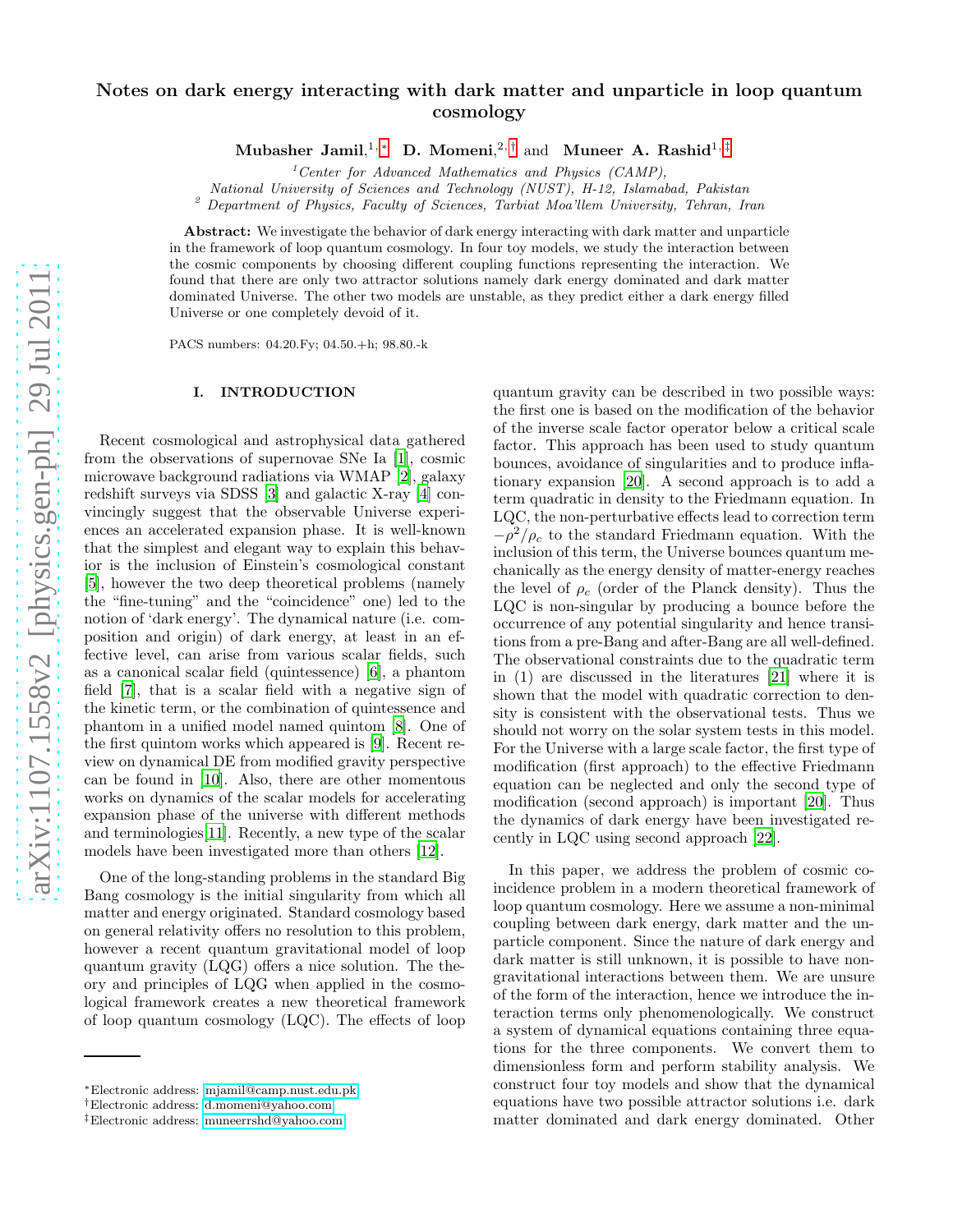dynamical systems are unstable i.e. one model predicts that everything decays and the Universe gets emptier void of energy. Another model predicts that the Universe will contain only dark energy.

The model in which dark energy interacts with two different fluids has been investigated in the literature. In [\[13\]](#page-7-12), the two fluids were dark matter and another was unspecified. However, in another investigation [\[14\]](#page-7-13), the third component was taken as radiation to address the cosmic-triple-coincidence problem and study the generalized second law of thermodynamics. In this article, we choose the third component as unparticle [\[15](#page-7-14)], following [\[16\]](#page-7-15) thereby generalizing their study from the general relativistic cosmology to the loop quantum cosmology. An unparticle is based on the hypothesis that there could be exact scale invariant hidden sector resisted at a high energy scale. The fundamental energy scale of unparticle is far beyond the reach of today's accelerators, there is a possibility that this new unparticle sector could affect the low-energy phenomenology. An interesting feature of unparticle is that it does not have a definite mass and instead has a continuous spectral density as a result of scale invariance. Moreover, the equation of state of unparticle  $w<sub>u</sub>$  is positive unlike dark energy and it interacts weakly with standard model particles. We consider the question how the evolution of Universe is affected when the unparticle takes part in the interaction with dark energy and dark matter.

This paper is organized as follows: in section II, we construct a cosmological scenario in which dark energy interact with dark matter and unparticle. Then we present the formalism of autonomous dynamical system which is suitable for phase space stability analysis. In section III, we study the stability of the dynamical system by choosing different coupling functions. Finally we briefly discuss our results in the last section.

#### II. OUR MODEL

Applying the techniques of loop quantum gravity to homologous and isotropic spacetime leads to the so-called loop quantum cosmology. Due to quantum corrections, the Friedmann equations get modified. The big bang singularity is resolved and replaced by a quantum bounce [\[17\]](#page-7-16). For a brief summary on loop quantum cosmology, see [\[18\]](#page-8-3). Considering quantum correction, the modified Friedmann equation turns out to be (in the case of  $k = 0$ ) [\[18\]](#page-8-3)

<span id="page-1-0"></span>
$$
H^2 = \frac{\kappa^2}{3}\rho\Big(1 - \frac{\rho}{\rho_c}\Big),\tag{1}
$$

where  $\rho = \rho_m + \rho_d + \rho_u$ , where  $\rho_m$ ,  $\rho_d$  and  $\rho_u$  represent the energy densities of matter, dark energy and the radiation. Also  $\rho_c \equiv \frac{\sqrt{3}}{16\pi^2\gamma^3} \rho_{\text{Pl}}$  determines the loop quantum effects,  $\rho_{\text{Pl}}$  is the Planck density and  $\gamma$  is the dimensionless Barbero−Immirzi parameter. This parameter could be fixed as 0.2375 in order to give the area formula of black hole entropy in loop quantum gravity [\[19\]](#page-8-4). The observational constraints due to the quadratic term in (1) are discussed in the literature [\[21\]](#page-8-1), where it is shown that the model with quadratic correction to density is consistent with the observational tests. Thus we should not worry on the solar system tests in this model.

Due to the corrected term in [\(1\)](#page-1-0), the big bang singularity is replaced by a quantum bounce happening at  $\rho_c$ . The bounce is supposed to happen when the matter-energy density reaches the critical value  $\rho_c$ . However the numerical simulations show that modified Friedmann equations are valid in the whole cosmic evolution including the bounce [\[17\]](#page-7-16).

Another FRW equation is

<span id="page-1-3"></span>
$$
\dot{H} = -\frac{\kappa^2}{2} (\rho + p) \left( 1 - 2 \frac{\rho}{\rho_c} \right). \tag{2}
$$

For a spatially flat Universe, the total energy conservation equation is

<span id="page-1-1"></span>
$$
\dot{\rho} + 3H(\rho + p) = 0,\tag{3}
$$

where H is the Hubble parameter,  $\rho$  is the total energy density and  $p$  is the total pressure of the background fluid.

We assume a three component fluid containing matter, dark energy and unparticle having an interaction. The corresponding continuity equations are [\[16](#page-7-15)]

<span id="page-1-4"></span>
$$
\dot{\rho}_d + 3H(\rho_d + p_d) = \Gamma_1, \n\dot{\rho}_m + 3H\rho_m = \Gamma_2, \n\dot{\rho}_u + 3H(\rho_u + p_u) = \Gamma_3,
$$
\n(4)

which satisfy collectively [\(3\)](#page-1-1) such that  $\Gamma_1 + \Gamma_2 + \Gamma_3 = 0$ . We define dimensionless density parameters via

<span id="page-1-2"></span>
$$
x \equiv \frac{\kappa^2 \rho_d}{3H^2}, \quad y \equiv \frac{\kappa^2 \rho_m}{3H^2}, \quad z \equiv \frac{\kappa^2 \rho_u}{3H^2}.
$$
 (5)

Making use of parameters in [\(5\)](#page-1-2) in the modified Friedmann equation [\(1\)](#page-1-0) is

$$
(x+y+z)\left(1 - \frac{3H^2}{\kappa^2} \frac{x+y+z}{\rho_c}\right) = 1.
$$
 (6)

Using  $(1)$  and  $(2)$ , we can write

$$
-\frac{\dot{H}}{H^2} = \frac{3}{2}(2-x-y-z)\left(1 + \frac{w_d x + w_u z}{x+y+z}\right). \tag{7}
$$

The equation of state parameter of the total fluid is

<span id="page-1-5"></span>
$$
w_{\text{tot}} = \frac{p}{\rho} = \frac{w_d x + w_u z}{x + y + z}.
$$
 (8)

The continuity equations [\(4\)](#page-1-4) in dimensionless variables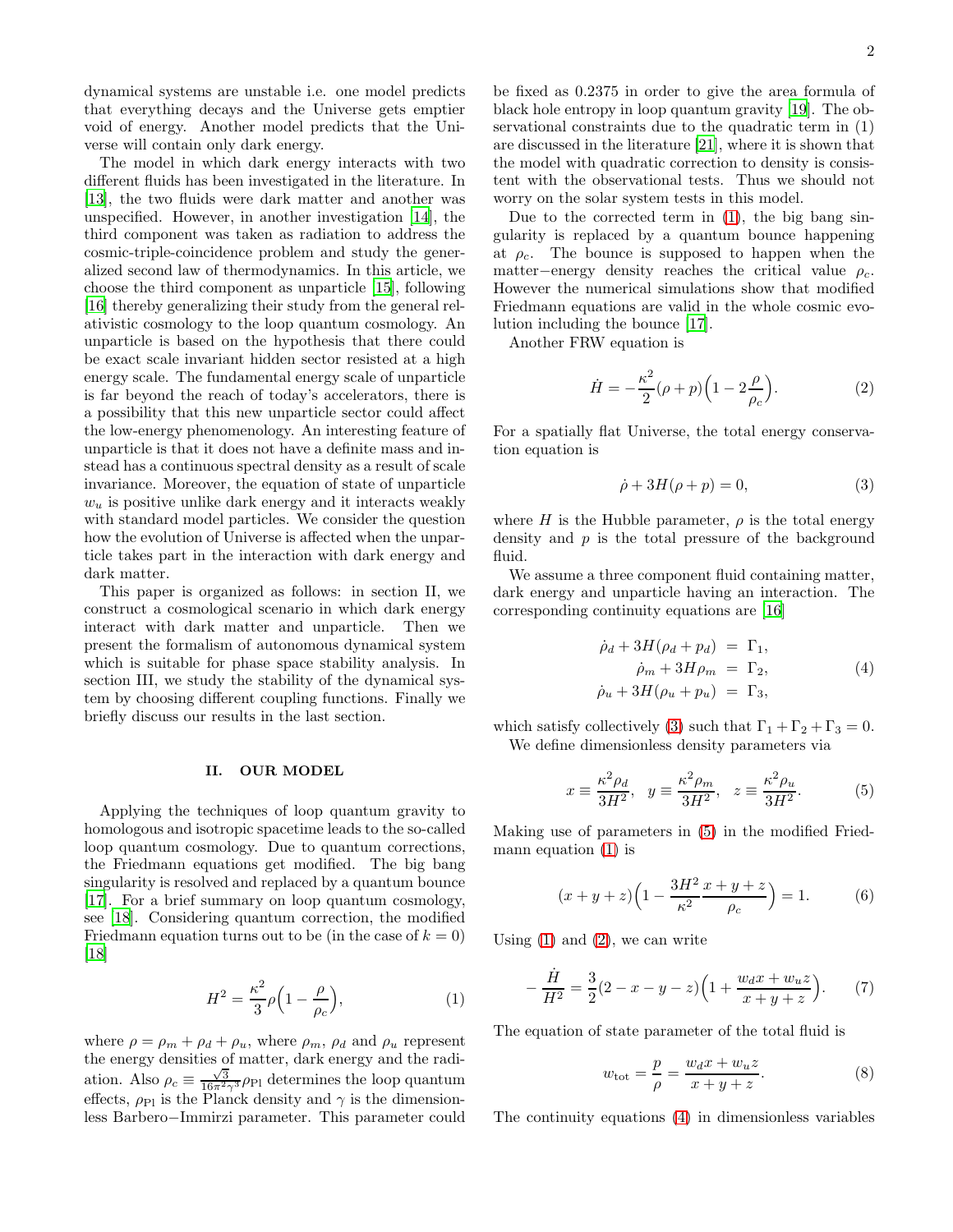reduce to

<span id="page-2-0"></span>
$$
x' = 3x\left(1 + \frac{w_d x + w_u z}{x + y + z}\right)(2 - x - y - z)
$$
  
\n
$$
-3x - 3w_d x + \frac{\kappa^2}{3H^3} \Gamma_1,
$$
  
\n
$$
y' = 3y\left(1 + \frac{w_d x + w_u z}{x + y + z}\right)(2 - x - y - z)
$$
  
\n
$$
-3y + \frac{\kappa^2}{3H^3} \Gamma_2,
$$
  
\n
$$
z' = 3z\left(1 + \frac{w_d x + w_u z}{x + y + z}\right)(2 - x - y - z)
$$
  
\n
$$
-3z - 3w_u z + \frac{\kappa^2}{3H^3} \Gamma_3.
$$
  
\n(9)

Above the primes denote differentiation with respect to  $N = \ln a$ . The coupling functions  $\Gamma_i$ ,  $i = 1, 2, 3$  are in general functions of the energy densities and the Hubble parameter i.e.  $\Gamma_i(H\rho_i)$ . The system of equations in [\(9\)](#page-2-0) is analyzed by first equating them to zero to obtain the critical points. Next we perturb [\(9\)](#page-2-0) up to first order about the critical points and check their stability.

Following [\[16](#page-7-15)], one can consider various coupling functions to model the interaction. However all the models described here are phenomenological. There is, at yet, no deep theoretical justification for assuming this interaction in the absence of the quantum gravity. There has been a striking resurgence in modeling dark energy via such interacting models as they explain the astrophysical data with the desired accuracy. Moreover, in such models, one can obtain attractor solutions (stable equilibrium points against perturbation) at which the energy densities come at equilibrium and thereby explain cosmic coincidence. These models have very little fine tuning problems since these contain only one arbitrary coupling parameter. In literature, this parameter has been constrained via astrophysical data from supernovae, cosmic background radiation, baryon acoustic oscillations, gas mass fraction in galaxy clusters, the history of the Hubble function, and the growth function [\[23\]](#page-8-5). The signature of the coupling parameter is of central importance: its positive (negative) sign gives the direction of interaction.

There are some drawbacks as well for the interacting dark energy models: they are not clearly distinguishable from the non-interacting ones, in the light of the observational data [\[24](#page-8-6)]. Another drawback is that there is arbitrariness in the choice of the interaction term (i.e. products of Hubble parameter with the energy densities); there are models in which only the coupling parameter or the dark energy state parameter is taken as a function of scale factor to model interaction without employing the densities or the Hubble parameter [\[25\]](#page-8-7).

### III. ANALYSIS OF STABILITY IN PHASE SPACE

In this section, we will construct four models by choosing different coupling forms  $\Gamma_i$  and analyze the stability of the corresponding dynamical systems about the critical points. We shall plot the phase and evolutionary diagrams accordingly.

#### A. Interacting Model I

We consider the model with the following interaction terms

<span id="page-2-1"></span>
$$
\Gamma_1 = -6bH\rho_x, \quad \Gamma_2 = \Gamma_3 = 3bH\rho_x,\tag{10}
$$

where  $b$  is a coupling parameter and we assume it to be a positive real number of order unity. Thus [\(10\)](#page-2-1) says that both matter and unparticles have increase in energy density with time, while dark energy loses its energy density. Therefore, it is a decay of dark energy into matter and unparticle.

Using [\(10\)](#page-2-1), the system [\(9\)](#page-2-0) takes the form

$$
x' = 3x\left(1 + \frac{w_d x + w_u z}{x + y + z}\right)(2 - x - y - z)
$$
  
\n
$$
-3x - 3w_d x - 6bx,
$$
  
\n
$$
y' = 3y\left(1 + \frac{w_d x + w_u z}{x + y + z}\right)(2 - x - y - z)
$$
  
\n
$$
-3y + 3bx,
$$
  
\n
$$
z' = 3z\left(1 + \frac{w_d x + w_u z}{x + y + z}\right)(2 - x - y - z)
$$
  
\n
$$
-3z - 3w_u z + 3bx.
$$
\n(11)

There are three critical points:

- Point  $A_1: (0, 0, 1),$
- Point  $B_1: (0, 1, 0),$
- Point  $C_1 = \left(\frac{(w_d+2b)(w_d+2b-w_u)}{w_d(w_d+2b-w_u)+w_u b}\right)$  $\frac{(w_d+2b)(w_d+2b-w_u)}{w_d(w_d+2b-w_u)+w_u b}$  $-\frac{b(w_d+2b-w_u)}{w_u(w_u+2b-w_u)}$  $\frac{b(w_d+2b-w_u)}{w_d(w_d+2b-w_u)-w_ub}$ ,  $-\frac{b(w_d+2b)}{w_d(w_d+2b-w_u)}$  $w_d(w_d+2b-w_u)-w_u b$  $\setminus$

The eigenvalues of the Jacobian matrix for these critical points are:

.

- Point  $A_1 : \lambda_1 = w_u w_d 2b, \lambda_2 = w_u$ ,  $\lambda_3 = -1 - w_u,$
- Point  $B_1 : \lambda_1 = -(w_d + 2b), \lambda_2 = -1, \lambda_3 = -w_u$
- Point  $C_1$  :  $\lambda_1 = -(1 + w_d + 2b)$ ,  $\lambda_2 = -w_d \left( \frac{(w_d+2b)(w_d+2b-w_u)}{w_d(w_d+2b-w_u)+w_vb} \right)$  $w_d(w_d+2b-w_u)+w_u b$  ,  $\lambda_3 = -\left(\frac{(w_d + b)(w_d - w_u)}{w_d} + b\right).$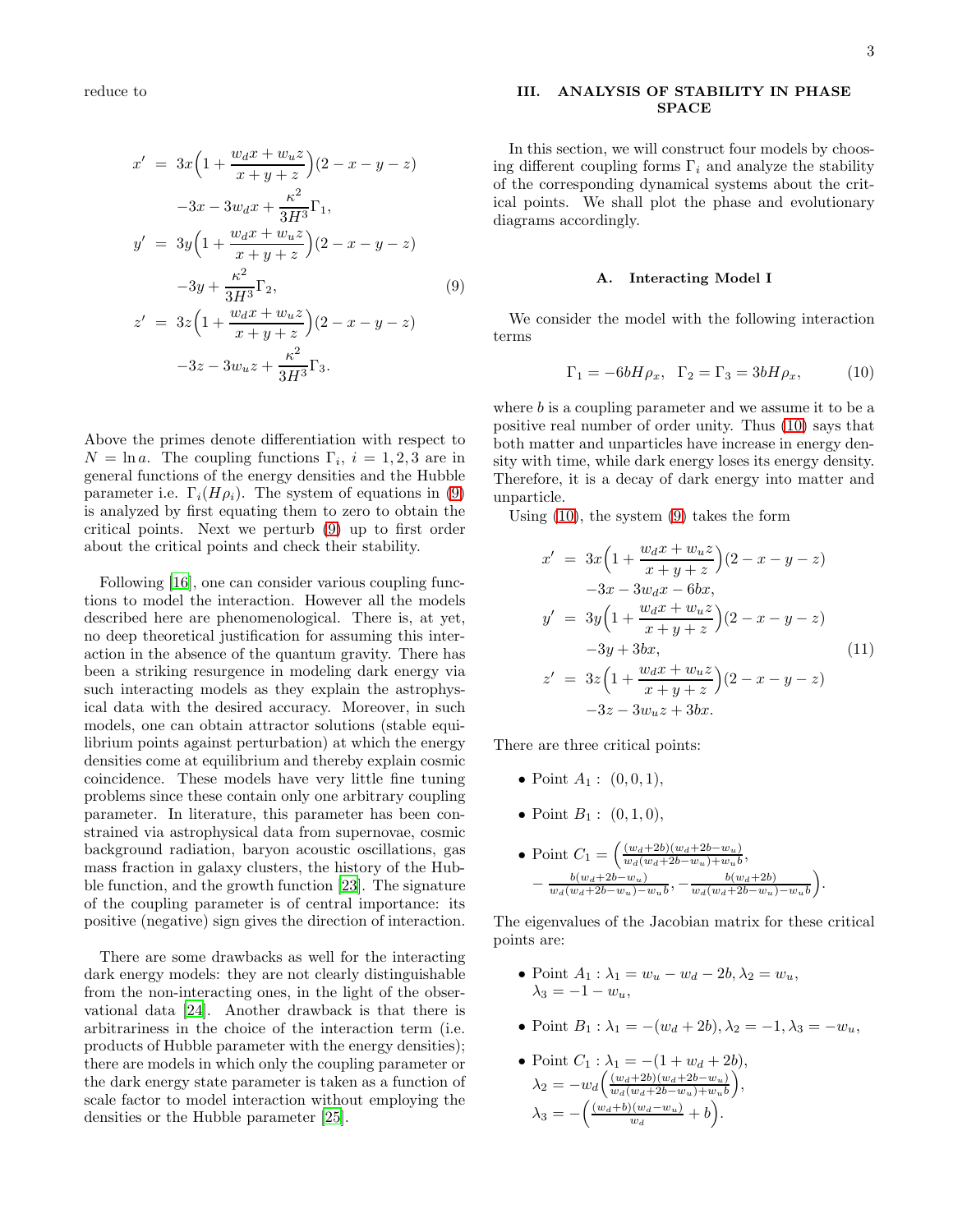

FIG. 1: Variety of  $x_c$ ,  $y_c$  and  $z_c$  with b at the critical point  $C_1$  for fixed  $w_d = -1.2$  and  $w_u = 0.28$ . Here the coupling constant b is located in the region  $w_d < -b$ .

For the point  $A_1$ , the eigenvalue  $\lambda_2$  is non-negative, which indicates that  $A_1$  is not a stable point. For the point  $B_1$ , we also find that both of the eigenvalues  $\lambda_1$  and  $\lambda_3$  are negative when  $w_d > -2b$ . Therefore the point  $B_1$  is the stable point. For the point  $C_1$ , when  $w_d < -b$  and  $w_d <$  $w_u$ , all of the eigenvalues  $\lambda_1$ ,  $\lambda_2$  and  $\lambda_3$ 2 are negative, which means that  $C_1$  is a stable point. As figure 1 shows below, the stable critical point  $C_1$  gives us the intuitive picture where the  $x_c$  (representing DE) decreases while  $y_c$  (representing matter) and  $z_c$  (representing unparticle) increases. Moreover, the situation arises where matter dominates asymptotically and unparticle density comes after matter. Since  $C_1$  is an attractor solution, it implies that the dynamical equations [\(9\)](#page-2-0) yield this behavior for generic initial conditions. It is interesting to note that similar situation arises in Einstein's gravity as well [\[16\]](#page-7-15). The stable region of  $C_1$  is not affected by the EoS of the unparticle, but the position of  $C_1$  in the phase space is decided together by  $w_d$ ,  $w_u$  and the coupling constant b. From [\(8\)](#page-1-5), we also learn that the effective total EoS at point  $C_1$  is

$$
w_{\text{tot}} = \left[ \frac{w_d(2b(w_d + 2b - w_u) + w_d(w_d + 2b - w_u))}{w_d(w_d + 2b - w_u) + bw_u} - \frac{w_u b(2b + w_d)}{w_d(w_d + 2b - w_u) - bw_u} \right] \times \left[ \frac{2b(w_d + 2b - w_u) + w_d(w_d + 2b - w_u)}{w_d(w_d + 2b - w_u) + bw_u} - \frac{b(w_d + 2b - w_u)}{w_d(w_d + 2b - w_u) - bw_u} - \frac{b(2b + w_d)}{w_d(w_d + 2b - w_u) - bw_u} \right]^{-1} \tag{12}
$$

The critical point  $C_1$  denotes that the DE, DM and unparticle can be coexisted in the late-times of the Universe. Figure (2) shows the evolution of the functions  $(x, y, z)$ for a variety set of parameters . As we observe, for a



FIG. 2: Variety of  $x, y, z$  as a function of the  $N = \ln(a)$ . The initial conditions chosen are  $x(0) = y(0) = z(0) = 0.3$ ,  $w_u = 0.28$  and  $w_d = -1.2$  and  $b = 0.5$ . We observe that the dominant part of in Model I is matter.

set of density parameters  $w_d = -1.2, w_u = 0.28, b = 0.5$ , matter is the dominant portion and the unparticle's density always remain below the dark energy. One interesting feature is that for large values of scale factor (the smaller values of the redshift  $z$ ) the two different parts of the matters in the Universe (unparticle and dark energy) tend to the same value and after reaching to this point, the dominant part is the matter field.

Now we change the parameters to a new set  $w_d = -1.7$ ,  $w_u = 0.35, b = 0.25$ . The behavior of the functions (densities) are very different. Now, if the evolution begins from a very large negative red shift, the dominant part of the model for all times is the dark energy. As the previous case, the unparticle's portion remains under dark energy and matter. For some values of large scale factor, the three different parts of the matters fields (dark energy, matter, unparticle) reach to the same asymptotic's value. These evolutionary scheme has been shown in figure (3) As we observe in figure (4), for a set of density parameters  $-1 < w_d < -\frac{1}{3}, w_u > 0, b = 0.5, w_{tot} > 0$ , matter is the dominant portion and the unparticle's density always remain below the dark energy. It is consistent with the result shown in figure (2) in which as the coupling is strong enough the Universe will be dominated by DM. Figure (5) shows the phase diagram of interacting dark energy with DM and unparticle in loop quantum cosmology through the coupling terms. The point  $C_1$  is the critical point. Here we choose the values  $w_d = -1.7, w_u = 0.28, b = 0.5$ in the stable region  $w_d < -b$  and  $w_d < w_u$ .

## B. Interacting Model II

We study another model with the choice of the interaction terms

$$
\Gamma_1 = -3bH\rho_d
$$
,  $\Gamma_2 = 3bH(\rho_d - \rho_m)$ ,  $\Gamma_3 = 3bH\rho_m$ . (13)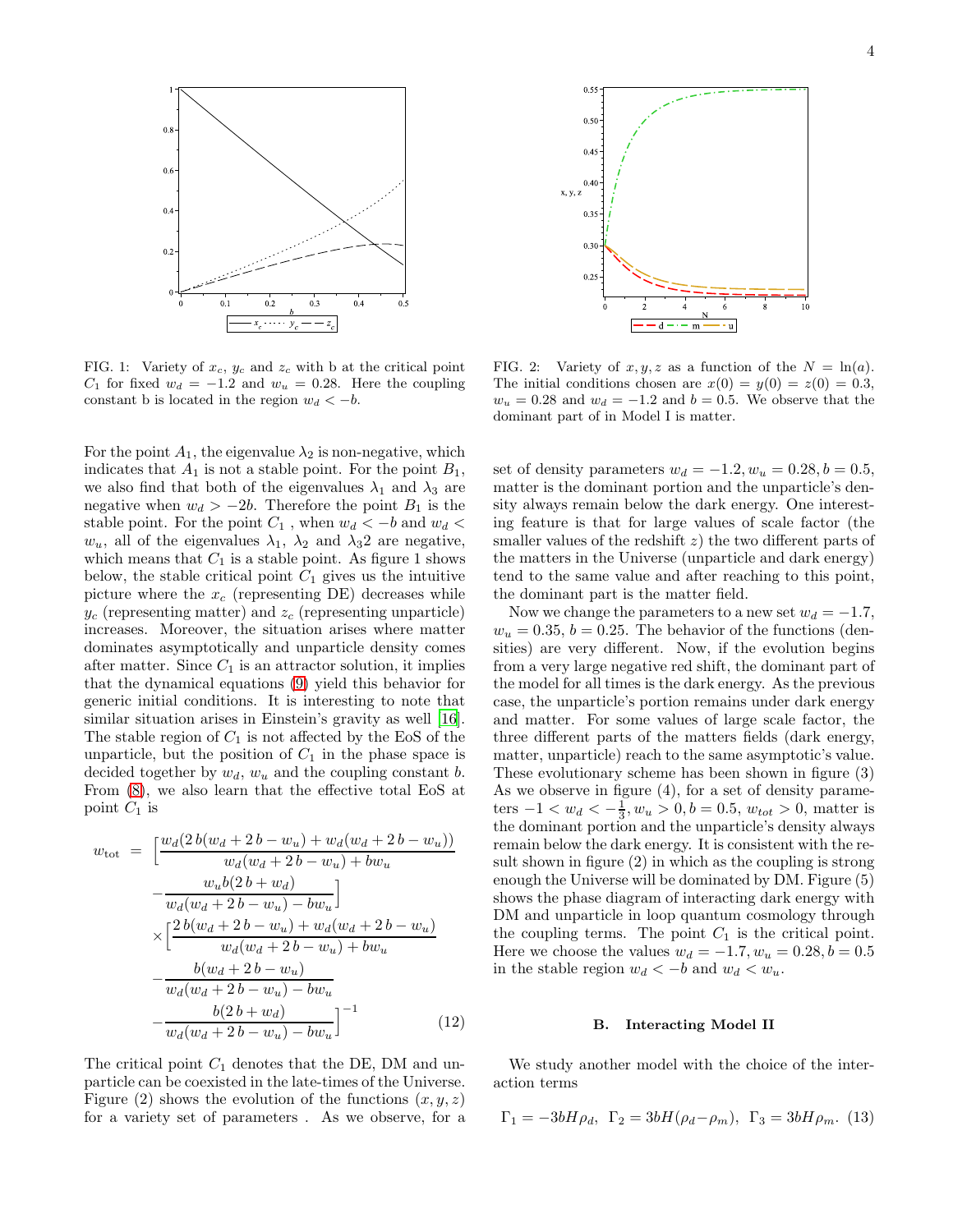

FIG. 3: Variety of  $x, y, z$  as a function of the  $N = \ln(a)$ . As we observe, the dominant part of the model is dark energy. The initial conditions chosen are  $x(0) = y(0) = z(0) = 0.3$ ,  $w_u = 0.28$  and  $w_d = -1.2$  and  $b = 0.5$ .



FIG. 4: Variety of  $w_{tot}$  as a function of the  $w_d, w_u$ . AS we observe,  $w_{\text{tot}} > 0$ .

This model effectively describes the situation when dark energy loses energy density to matter while the unparticle density increases due to interaction with the matter.

$$
x' = 3x\left(1 + \frac{w_d x + w_u z}{x + y + z}\right)(2 - x - y - z)
$$
  
\n
$$
-3x - 3w_d x - 3bx,
$$
  
\n
$$
y' = 3y\left(1 + \frac{w_d x + w_u z}{x + y + z}\right)(2 - x - y - z)
$$
  
\n
$$
-3y + 3b(x - y),
$$
  
\n
$$
z' = 3z\left(1 + \frac{w_d x + w_u z}{x + y + z}\right)(2 - x - y - z)
$$
  
\n
$$
-3z - 3w_u z + 3by.
$$
\n(14)

There are three critical points:



FIG. 5: The phase diagram of interacting dark energy with DM and unparticle in loop quantum cosmology through the coupling terms. Here we choose the values  $w_d = -1.7, w_u =$ 0.28,  $b = 0.5$  in the stable region  $w_d < -b$  and  $w_d < w_u$ .

- Point  $A_2: (0, 0, 1),$
- Point  $B_2: (0, 1 \frac{b}{w_u}, \frac{b}{w_u}),$
- Point  $C_2 = \left(\frac{w_d(b+w_d-w_u)}{w_d(w_d-w_u)+bw}\right)$  $\frac{w_d(\theta + w_d - w_u)}{w_d(w_d - w_u) + bw_u},$  $-\frac{b(w_d-b-w_u)}{w_d(w_u-y_u)+bv}$  $\frac{b(w_d-b-w_u)}{w_d(w_d-w_u)+bw_u}, \frac{b^2}{w_d(w_d-w_u)}$  $w_d(w_d-w_u)+bw_u$  $\setminus$

The eigenvalues of the Jacobian matrix for these critical points are:

- Point  $A_2: \lambda_1 = w_u w_d b, \lambda_2 = w_u b,$  $\lambda_3 = -(1 + w_u),$
- Point  $B_2$ :  $\lambda_1 = -w_d, \lambda_2 = -(1 + b),$  $\lambda_3 = \frac{b}{w_u}(w_u - 1 - 2b) + b,$
- Point  $C_2$ :  $\lambda_1 = -(1 + w_d + b),$  $\lambda_2 = -w_d \left( \frac{w_d (b + w_d - w_u)}{w_d (w_d - w_u) + bw} \right)$  $w_d(w_d-w_u)+bw_u$  ,  $\lambda_3 = -\left(\frac{(w_d-b)(w_d-w_u)}{w_d}\right).$

For point  $A_2$ , the eigenvalue  $\lambda_i < 0$  if  $b > w_u - w_d$  for  $w_d$  < 0, hence point  $A_2$  is a stable critical point. The second critical point  $B_2$  is unstable since  $\lambda_1 > 0$ . It is easy to see that the third critical point  $C_2$  is stable when we have the next set of inequalities

$$
-(1+w_d) < b < w_d \tag{15}
$$

.

$$
w_u - w_d < b, b < \frac{w_d}{w_u}(w_u - w_d) \tag{16}
$$

Figure (3) shows that all the three components start with equal energy densities, they evolve differently. Here the dark energy dominates over matter and unparticle at late times. The energy density of dark energy evolves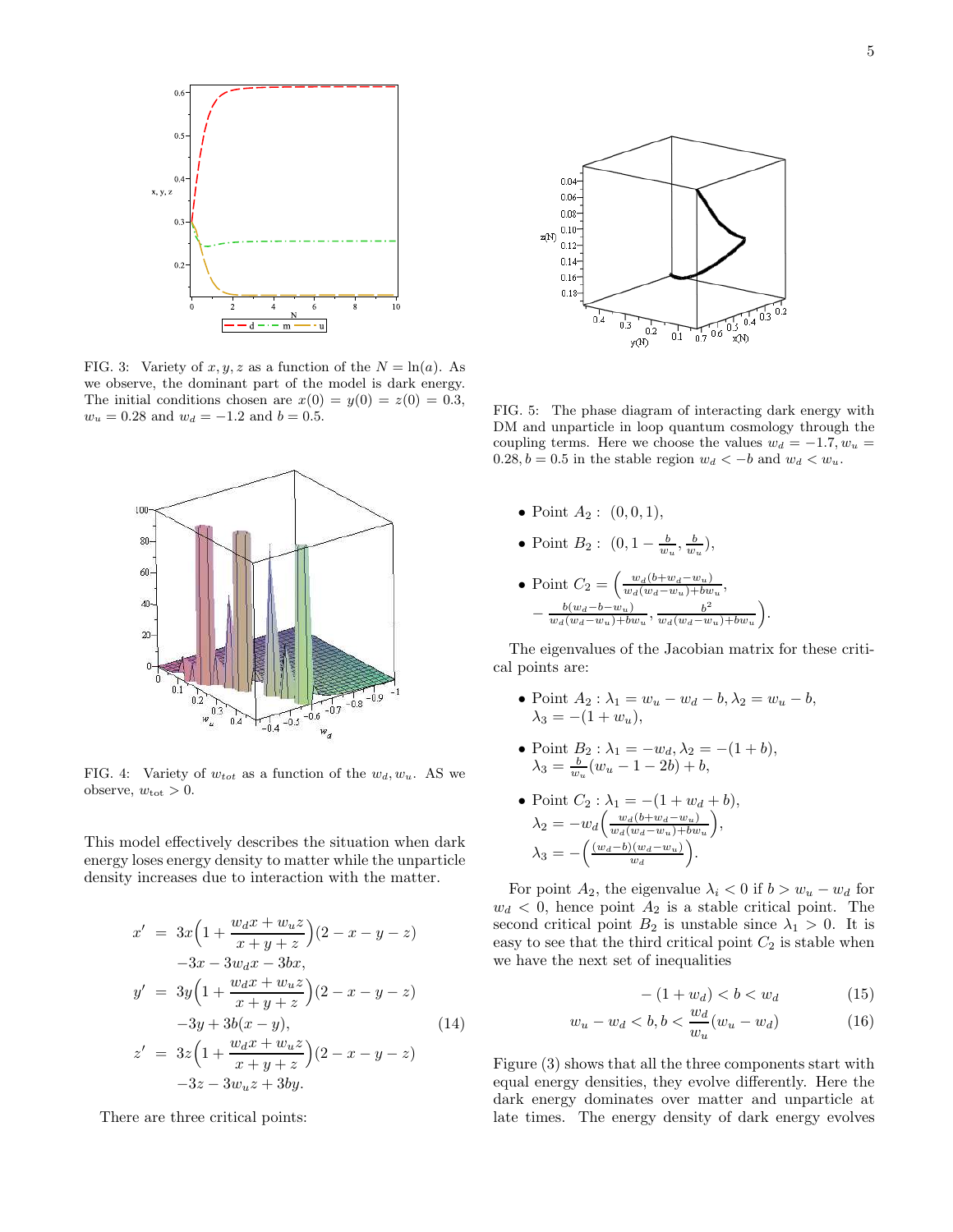

FIG. 6: Variety of  $x_c$ ,  $y_c$  and  $z_c$  with b at the critical point B<sub>2</sub> for fixed  $w_d = -1.2$  and  $w_u = 0.28$ .



FIG. 7: Variety of  $x_c$ ,  $y_c$  and  $z_c$  with b at the critical point  $C_2$  for fixed  $w_d = -1.2$  and  $w_u = 0.28$ . Here the coupling constant b is located in the region  $b < w_d, w_d < w_u$ .

to  $x \sim 0.64$  and  $y \sim 0.23$  compatible with the observations, while the unparticle density falls to zero at an early epoch  $N \sim 2$ . Clearly this phenomenological model of dynamical interaction explains the present state of the Universe. The next figure (8), shows, the phase diagram of interacting dark energy with DM and unparticle in loop quantum cosmology through the coupling terms . The point  $C_2$  is the stable critical point. Here we choose the values  $w_d = -1.7, w_u = 0.28, b = 0.5$  in the stable region  $-(1+w_d) < b < w_d, w_u - w_d < b, b < \frac{w_d}{w_u}(w_u - w_d).$ 

## C. Interacting Model - III

The coupling terms containing the product of energy densities have been studied previously with the intent to reveal some new behavior of the dynamical systems [\[20\]](#page-8-0).



FIG. 8: The phase diagram of interacting dark energy with DM and unparticle in loop quantum cosmology through the coupling terms. Here we choose the values  $w_d = -1.7, w_u =$ 0.28,  $b = 0.5$  in the stable region  $-(1 + w_d) < b < w_d, w_u$  $w_d \, < b, b < \frac{w_d}{w_u}(w_u - w_d).$ 

Let us take the interaction terms [\[16\]](#page-7-15)

$$
\Gamma_1 = -6b\kappa^2 H^{-1} \rho_d \rho_u, \ \ \Gamma_2 = \Gamma_3 = 3b\kappa^2 H^{-1} \rho_d \rho_u. \ \ (17)
$$

The system in [\(9\)](#page-2-0) takes the form

$$
x' = 3x\left(1 + \frac{w_d x + w_u z}{x + y + z}\right)(2 - x - y - z)
$$
  
\n
$$
-3x - 3w_d x - 18bxz,
$$
  
\n
$$
y' = 3y\left(1 + \frac{w_d x + w_u z}{x + y + z}\right)(2 - x - y - z)
$$
  
\n
$$
-3y + 9bxz,
$$
  
\n
$$
z' = 3z\left(1 + \frac{w_d x + w_u z}{x + y + z}\right)(2 - x - y - z)
$$
  
\n
$$
-3z - 3w_u z + 9bxz.
$$
  
\n(18)

There are five critical points:

- Point  $A_3: (1, 0, 0),$
- Point  $B_3: (0,1,0),$
- Point  $C_3: (0,0,1),$
- Point  $D_3: \left(\frac{1}{3}\right)$  $(1+w_u)$ Point  $D_3: \left(\frac{1}{3}\frac{(1+w_u)}{b}, -\frac{1}{6}\frac{1+w_u+w_d+w_dw_u}{b}, -\frac{1}{6}\frac{1+w_d}{b}\right)$  $\setminus$
- Point  $E_3: \left(\frac{1}{3} \frac{w_u(w_d-w_u+6b)}{b(2w_d-w_u+6b)}\right)$  $\frac{w_u(w_d-w_u+6b)}{b(2w_d-w_u+6b)},$  $\frac{1}{1} - 9w_u b + w_u^2 + 18b^2 + 9w_d b - 2w_d w_u + w_u^2$ 3 2 u  $b(2w_d-w_u+6b)$ , −  $\frac{1}{3} \frac{w_d(w_d-w_u+3b)}{b(2w_d-w_u+6b)}$  $b(2w_d-w_u+6b)$ .

Now we must diagonalize the Jacobian matrix near these critical points. For points  $A_3, B_3, C_3$  we have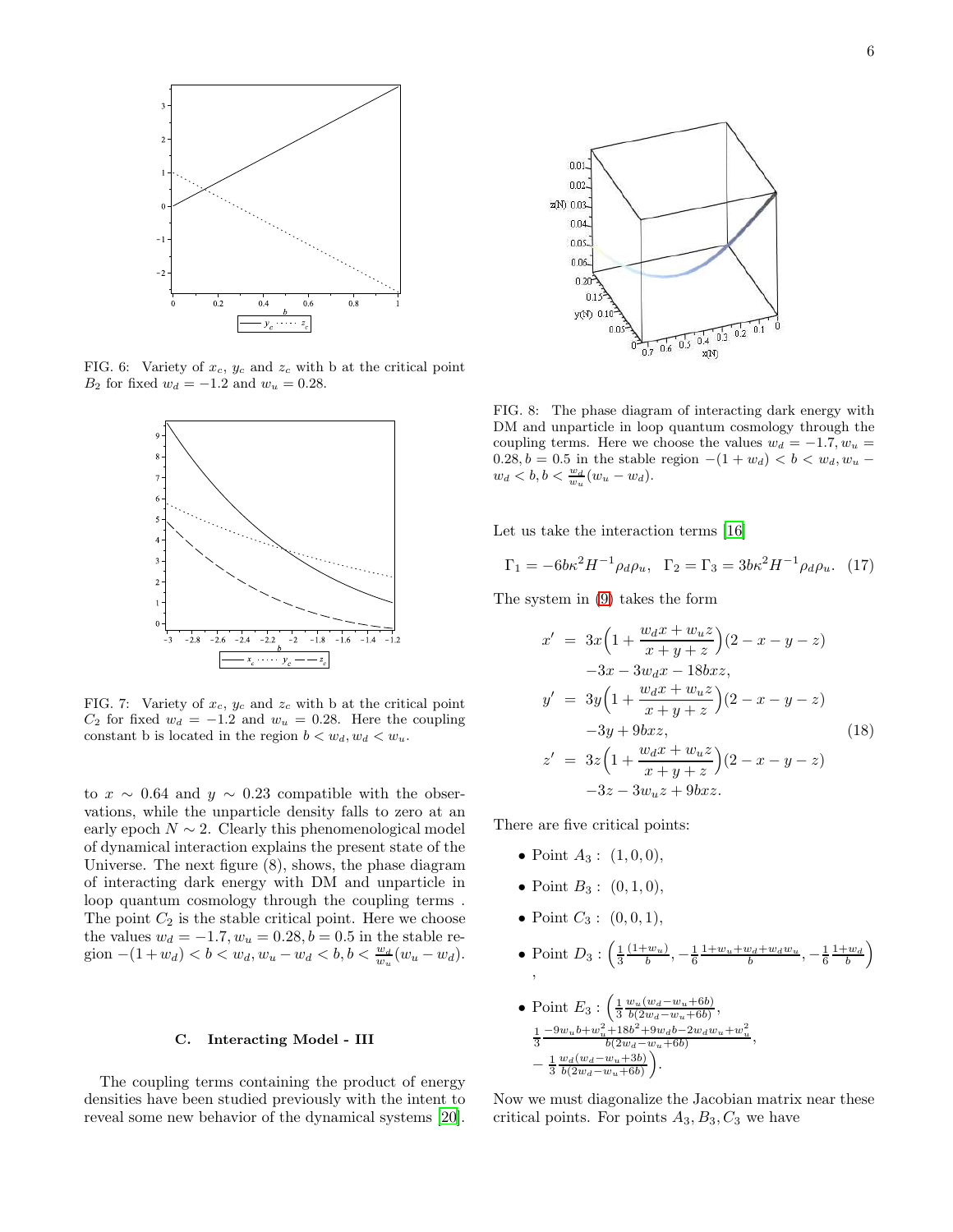

FIG. 9: Variety of  $x, y, z$  as a function of the  $N = \ln(a)$ . The initial conditions chosen are  $x(0) = y(0) = z(0) = 0.3$ ,  $w_u = 0.28$ ,  $w_d = -1.2$  and  $b = 0.5$ .

- Point  $A_3$ :  $\lambda_1 = -3(1+w_d)$ ,  $\lambda_2 = 3w_d$ ,  $\lambda_3 = 3(3b$  $w_u + w_d$ ),
- Point  $B_3: \lambda_1 = -3, \lambda_2 = -3w_u, \lambda_3 = -3w_d$ ,
- Point  $C_3$  :  $\lambda_1 = -3(1 + w_u), \lambda_2 = 3w_u, \lambda_3 =$  $3(-6b + w_u - w_d),$

For point A<sub>3</sub> since always  $w_u > 0, w_d \leq -1$  thus this point is un stable. Similarly, the point  $B_3, C_3$  both are unstable. The analysis of stability for points  $D_3, E_3$  are so complicated. Indeed , the Jacobian matric in these cases, are not diagonal and the behaviors of the eigenvalues are not trivial. Theoretically, we cannot distinguish between these points as the stable or un stable points. Thus, it is computationally and analytically impossible to analyze these cases. Using the same initial conditions,Figure (9) shows that dark energy density rises while matter density dominates over dark energy and unparticle till  $N \sim 1$ . For  $N > 1$ , dark energy density rises indefinitely (behaving like phantom energy) while matter and unparticle density tends to zero.

#### D. Interacting Model - IV

Consider another model with the interaction terms [\[16](#page-7-15)]

$$
\Gamma_1 = -3b\kappa^2 H^{-1} \rho_x \rho_u,\n\Gamma_2 = 3b\kappa^2 H^{-1} (\rho_x \rho_u - \rho_m \rho_u),\n\Gamma_3 = 3b\kappa^2 H^{-1} \rho_m \rho_u.
$$
\n(19)



FIG. 10: Variety of  $x, y, z$  as a function of the  $N = \ln(a)$ . The initial conditions chosen are  $x(0) = y(0) = z(0) = 0.3$ ,  $w_u = 0.28$ ,  $w_d = -1.2$  and  $b = 0.5$ .

The system in [\(9\)](#page-2-0) takes the form

$$
x' = 3x\left(1 + \frac{w_d x + w_u z}{x + y + z}\right)(2 - x - y - z)
$$
  
\n
$$
-3x - 3w_d x - 9bxz,
$$
  
\n
$$
y' = 3y\left(1 + \frac{w_d x + w_u z}{x + y + z}\right)(2 - x - y - z)
$$
  
\n
$$
-3y + 9b(xz - yz),
$$
  
\n
$$
z' = 3z\left(1 + \frac{w_d x + w_u z}{x + y + z}\right)(2 - x - y - z)
$$
  
\n
$$
-3z - 3w_u z + 9byz.
$$
  
\n(20)

There are six critical points:

- Point  $A_4$ :  $(1, 0, 0)$ ,
- Point  $B_4: (0,1,0),$
- Point  $C_4$ :  $(0, 0, 1)$ ,
- Point  $D_4: \left(0, \frac{1}{3}\right)$  $(1+w_u)$  $\frac{(-w_u)}{b}, -\frac{1}{3b}\bigg),$
- Point  $E_4: \left(\frac{1}{3} \frac{-w_u + 3b + w_d}{b}, \frac{b_u}{b_u}\right)$  $\frac{1}{3}$   $\frac{-2w_dw_u+w_u^2+3w_db+w_d^2-3w_ub}{b(-w_u+3\,b)}, \frac{1}{3}$   $\frac{w_d(w_d-w_u)}{b(-w_u+3b)}$  $b(-w_u+3b)$  $\big),$
- Point  $F_4$  :  $\left(\frac{1}{3}\right)$  $w_d(1+w_u)$  $\frac{v_d(1+w_u)}{b(1+w_d)}, \frac{1}{3} \frac{1+w_u}{b}, -\frac{1}{3} \frac{1+w_d}{b}$ .

Now we must diagonalize the Jacobian matrix near these critical points. For points  $A_4, B_4, C_4$  we have

- Point  $A_4$ :  $\lambda_1 = -3(1 + w_d), \lambda_2 = 3w_d,$  $\lambda_3 = 3(w_d - w_u),$
- Point  $B_4$ :  $\lambda_1 = -3, \lambda_2 = -3w_d, \lambda_3 = 3(3b w_u)$ ,
- Point  $C_4$ :  $\lambda_1 = -3(1 + w_u), \lambda_2 = 3(w_u 3b),$  $\lambda_3 = 3(-3b + w_u - w_d).$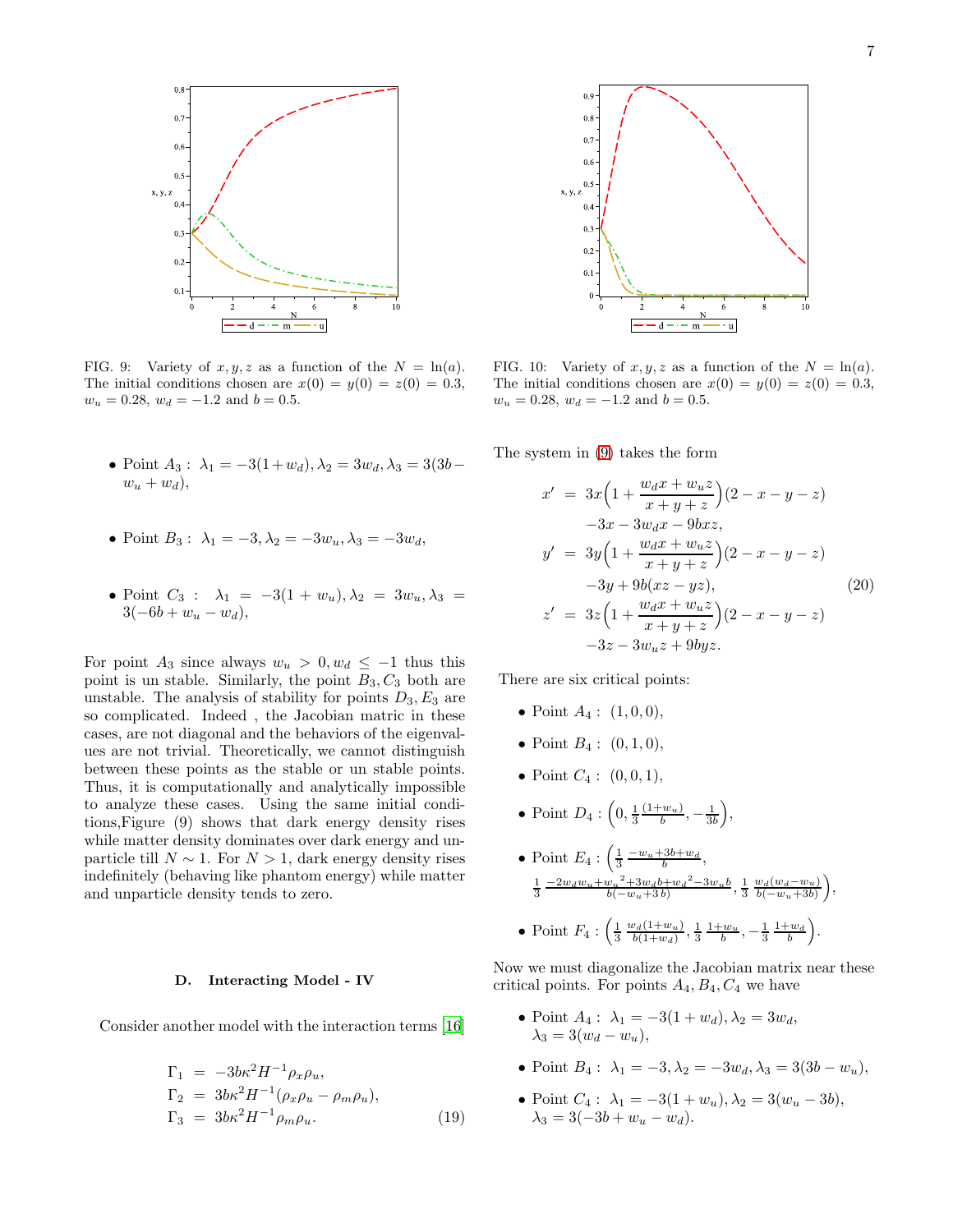For point  $A_4$  since always  $w_u > 0, w_d \leq -1$  thus this point is un stable, specially for the cross line  $w_d = -1$ which in this case, the system is unstable near  $A_4$ . Similarly, the point  $B_4$  is unstable. But the point  $C_4$  is a stable point if  $w_d < -1$ , and  $b > (w_u - w_d)/3$ . The analyses of stability for points  $D_4$  and  $E_4$  are as complicated as the Model III. Indeed, the Jacobian matric in these cases, are not diagonal and the behaviors of the eigenvalues are not trivial. Theoretically, we cannot distinguish between these points as stable or unstable points. Thus, it is computationally and analytically impossible to analyze these cases. However, the behavior of the dynamical equations in (20) is plotted in Figure (10) which shows that dark energy density rises rapidly till  $N \sim 2.5$  after it decreases sharply (behaving like quintessence), while matter and unparticle density decrease and approach to zero at  $N \geq 2$ . It is clear that dark energy does not decay into matter or unparticle, otherwise their densities would have increased. Hence the decay of dark energy into some mysterious component is not clear.

### IV. DISCUSSION

In this paper, we have studied the dynamical behaviors when dark energy is coupled to dark matter and the unparticle in the background of flat FRW spacetime. The analysis was performed in the theoretical framework of loop quantum cosmology which is one of the emerging fields of quantum cosmology. It was assumed that the correction terms due to LQC remain benign and become

- <span id="page-7-0"></span>[1] A. G. Riess et al., Astron. J. 116, 1009 (1998);
- S. Perlmutter et al., Astrophys. J. 517, 565 (1999).
- <span id="page-7-1"></span>[2] C. L. Bennett et al., Astrophys. J. Suppl. 148, 1 (2003).
- <span id="page-7-2"></span>[3] M. Tegmark et al., Phys. Rev. D 69, 103501 (2004).
- <span id="page-7-3"></span>[4] S. W. Allen et al., Mon. Not. Roy. Astron. Soc. 353, 457 (2004).
- <span id="page-7-4"></span>[5] V. Sahni, A. Starobinsky, Int. J. Mod. Phy. D 9, 373 (2000); P. J. Peebles, B. Ratra, Rev. Mod. Phys. 75, 559 (2003).
- <span id="page-7-5"></span>[6] B. Ratra, P. J. E. Peebles, Phys. Rev. D 37, 3406 (1988); C. Wetterich, Nucl. Phys. B 302, 668 (1988); A. R. Liddle, R. J. Scherrer, Phys. Rev. D 59, 023509 (1999).
- <span id="page-7-6"></span>[7] R. R. Caldwell, Phys. Lett. B 545, 23 (2002); R. R. Caldwell, M. Kamionkowski, N. N. Weinberg, Phys. Rev. Lett. 91, 071301 (2003).
- <span id="page-7-7"></span>[8] B. Feng, X. L. Wang, X. M. Zhang, Phys. Lett. B 607, 35 (2005); Z. K. Guo et al, Phys. Lett. B 608, 177 (2005); Yi-Fu Cai, E. N. Saridakis, M. R. Setare, J-Q Xia, Phys. Rept. 493, 1 (2010).
- <span id="page-7-8"></span>[9] Emilio Elizalde, Shin'ichi Nojiri, Sergei D. Odintsov, Phys.Rev.D70:043539,2004.
- <span id="page-7-9"></span>[10] S. Nojiri, S. D. Odintsov, Unified cosmic history in modified gravity: From  $F(R)$  theory to Lorentz non-invariant models, 2011, DOI: 10.1016/j.physrep.2011.04.001
- <span id="page-7-10"></span>[11] S. Nojiri, S. D. Odintsov, D. Saez-Gomez, Phys. Lett. B

effective near the Planck density. To address the coincidence problem, we introduced a phenomenological interaction between dark energy, dark matter and unparticle. We constructed four toy models: here Model I describes a stable attractor solution for a dark matter dominated Universe; Model II also contains a stable attractor solution for a dark energy dominated Universe; Model III and IV are dynamically unstable since either they give completely dark energy filled Universe or completely devoid of it.

Comparison of our LQC dynamical models with those of Einstein cosmology [\[16](#page-7-15)] reveals the following differences: the form of most of the critical points (and hence eigenvalues) are different, consequently the conditions and regions of stability of these critical points also differs from Einstein cosmology. Also a comparison of Fig. 1 above with Fig.2 of [\[16\]](#page-7-15) shows that the evolution of energy densities is much slower in LQC than in Einstein's case, however, the asymptotic evolution is the same. Finally, unlike [\[16\]](#page-7-15) where all the considered models were stable, we have only two stable scaling solutions, namely model I and II. In other words, LQC results are very different from Einstein's relativistic cosmology.

# Acknowledgement

The authors would like to thank the anonymous referees for helpful comments and suggestions. Also thanks are due to Ahmad Sheykhi for useful communications related to this work.

681, 74 (2009); K. Bamba, C-Q Geng, S. Nojiri, S. D. Odintsov , Phys. Rev. D 79, 083014 (2009); E. Elizalde, S. Nojiri, S. D. Odintsov, D. Saez-Gomez, V. Faraoni , Phys. Rev. D 77, 106005 (2008); F. Briscese , E. Elizalde , S. Nojiri , S.D. Odintsov , Phys.Lett. B646 (2007) 105- 111; S. Nojiri, S. D. Odintsov, Gen. Rel. Grav. 38, 1285 (2006); G. Allemandi, A. Borowiec, M. Francaviglia, S. D. Odintsov, Phys. Rev. D 72, 063505 (2005); S. Nojiri, S. D. Odintsov, M. Sasaki, Phys. Rev. D 71, 123509 (2005); J-f. Zhang, X. Zhang, H-y. L, Eur. Phys. J. C 52, 693 (2007).

- <span id="page-7-11"></span>[12] S Nojiri, S. D. Odintsov, Mod. Phys. Lett. A 19, 1273 (2004).
- <span id="page-7-12"></span>[13] N. Cruz, S. Lepe, F. Pena, Phys. Lett. B 699, 135 (2011); N. Cruz, S. Lepe, F. Pena, Phys. Lett. B 663, 338 (2008).
- <span id="page-7-13"></span>[14] N Arkani-Hamed, L.J. Hall, C. Kolda, H. Murayama, Phys. Rev. Lett. 85, 4434 (2000); M. Jamil, E. N. Saridakis, M. R. Setare, Phys. Rev. D 81, 023007 (2010); M. Jamil, F. Rahaman, Eur. Phys. J. C 64, 97 (2009); U. Debnath, [arXiv:1006.2217v](http://arxiv.org/abs/1006.2217)1 [gr-qc].
- <span id="page-7-14"></span>[15] H. Georgi, Phys. Rev. Lett. 98, 221601 (2007).
- <span id="page-7-15"></span>[16] S. Chen and J. Jing, Class. Quant. Grav. 26, 155006 (2009).
- <span id="page-7-16"></span>[17] A. Ashtekar, T. Pawlowski and P. Singh, Phys. Rev. Lett. 96, 141301 (2006); A. Ashtekar, T. Pawlowski and P.